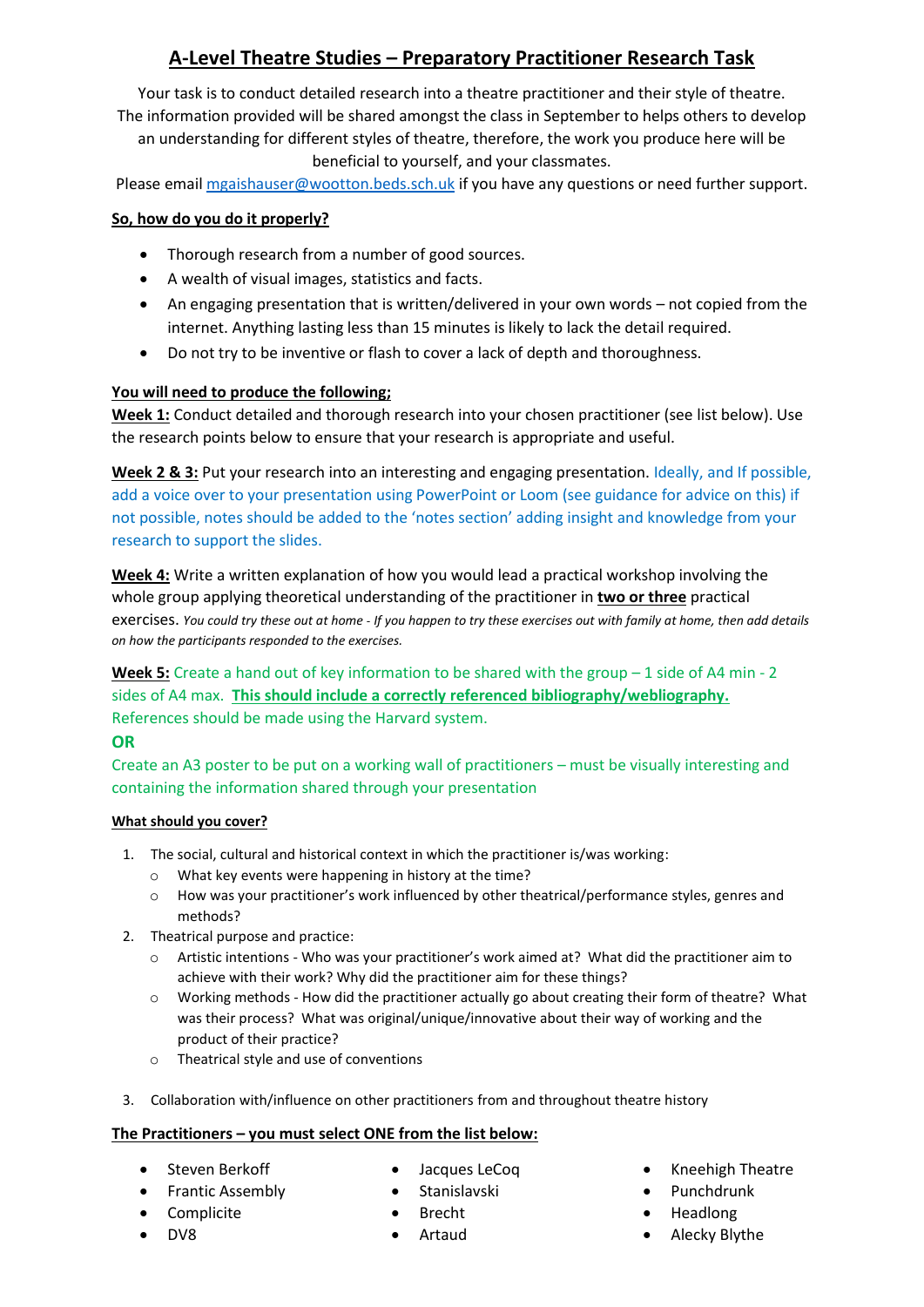# **Guidance**

For support in adding a voice recording to your presentation please visit the following links:

Loom[: https://bit.ly/2wIUFHL](https://bit.ly/2wIUFHL)

PowerPoint[: https://www.youtube.com/watch?v=D8JV3w4TOVw](https://www.youtube.com/watch?v=D8JV3w4TOVw)

#### **PLEASE NOTE:**

- You **do not** have to add audio to your presentation. It is not an essential requirement. However, if you chose not to, please make sure you add notes that include the information you may say out loud if you were delivering this presentation to your classmates. if you choose to add a voice over to your presentation, please DO NOT include the camera function.
- (Number 3 on the list of tasks) You can select to EITHER make a hand out covering no more than 2 sides of A4 OR create a poster in the size of A3, you do not have to complete both.

# **Transitional skills**

To help you transition from KS4 to KS5, please consider looking at the following resources to help you begin to develop the skills needed for A-Level Drama and Theatre Studies:

## Set Texts:

**Timberlake Wertenbaker:** *Our Country's Good* (Also look at **Max Stafford- Clark, Maeve McKeown:** *Our Country's Good – Page to Stage study guide*)

**Dario Fo:** *Accidental Death of an Anarchist*

#### Additional reading:

**Nick O'Brein, Annie Sutton:** *Theatre in Practice*

**Sue Fielder:** *AQA Drama and Theatre*

**J. Benedetti:** *Stanislavski: An Introduction*

**Scott Graham, Steven Hoggett:** *The Frantic Assembly Book of Devising*

#### Online resources:

<https://www.bbc.co.uk/bitesize/topics/znmh34j> - Useful revision material for Drama at all key stages.

<http://www.theatrecrafts.com/pages/home/glossary-of-technical-theatre-terms/> - Need to look up a technical theatre term?